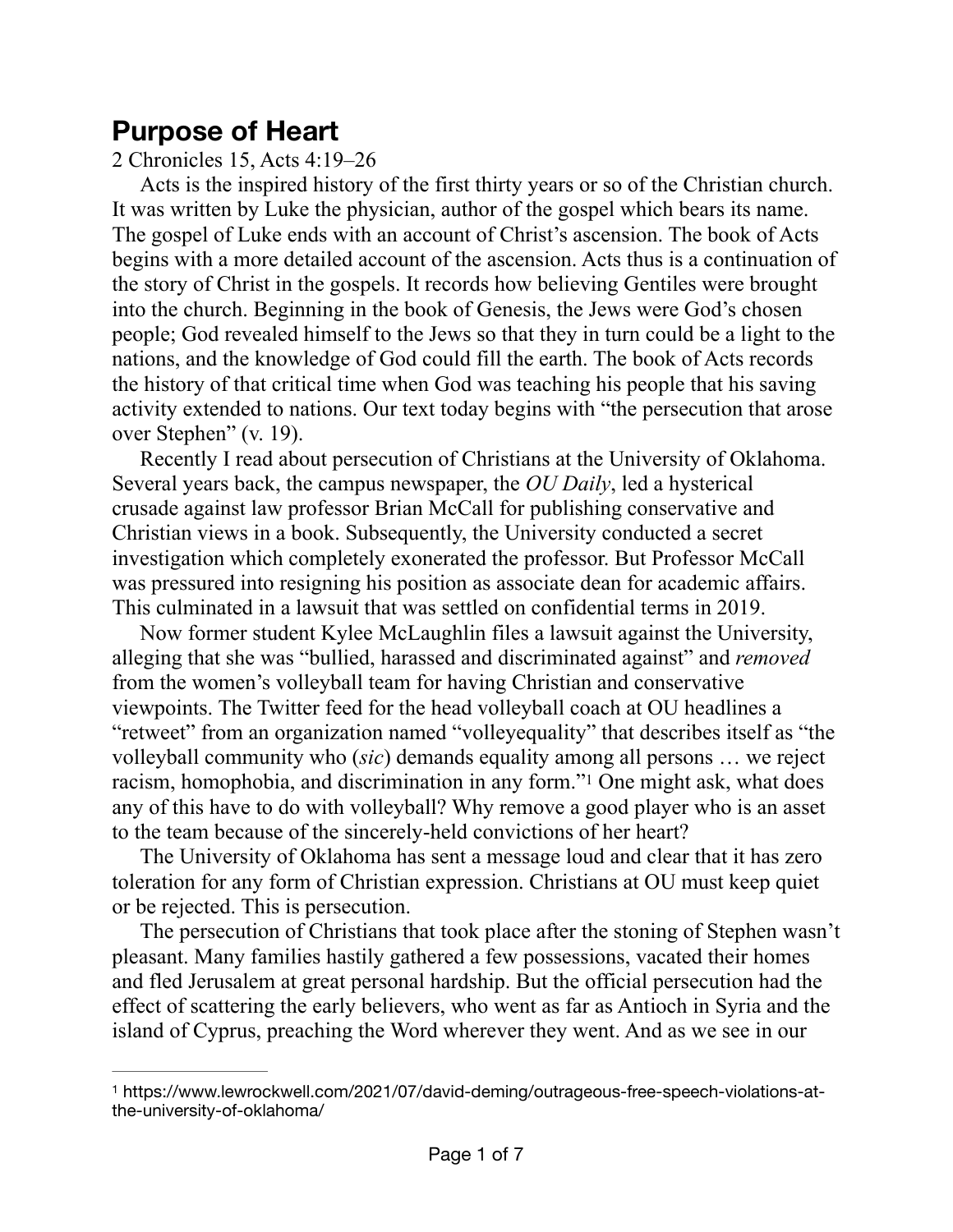text today, a great number believed and turned to the Lord. The church grows through persecution! Think of it: souls are in heaven today because of the persecution of the early believers in Jerusalem. This should give us encouragement in the present political climate, when Christians and Christian values are increasingly coming under attack. But the church had been forewarned. Jesus said, "In the world you will have tribulation; but be of good cheer, I have overcome the world" (John 16:33).

But it was not the persecution itself that got the results, it was the early Christians' message which they spread wherever they went. What was it they preached? Note verse 20: they preached "the Lord Jesus." The only valid subject of preaching is Christ! It is Christ alone who changes lives. "If any man be in Christ, he is a new creature: old things are passed away; behold, all things are become new" (2 Cor. 5:17). God doesn't send out preachers to give psychological, sociological or familial advice or human wisdom. He sends them out to preach Christ. Only Christ can change a life from the inside-out and bring about lasting change, breaking the chains of destructive habits and enabling men and women to experience victory over sin and live the abundant life.

We read in verse 21 that the hand of the Lord was with these early believers, and a great number believed and turned to the Lord. Success in evangelism depends on the blessing of God. The church plants and waters, but only God can give the increase. Man tries to come up with techniques and methods that supposedly bring results, such as the altar call, and getting people to sign a decision card before the magnetism of the meeting wears off, but in the end we must reckon with the fact of man's depravity and spiritual deadness. "As in Adam all die" (1 Cor. 15:22). Only God is the Lord and giver of life. Only God can raise the dead. Only God can bring spiritually dead people out of their rebellion and unbelief and bring the light of the gospel to hardened hearts. That is why the church needs to pray for evangelistic work and mission works. That is why the men and women of our presbytery need to pray for our mission works in Grand Rapids, Battle Creek, Dorr and Manistee, Michigan; Merrillville, Indiana; Markdale, Ontario, and for all faithful churches: God, bless the proclamation of your gospel. May your word go forth with power and conviction to change lives, to bring men and women from darkness to light, to bring them to Jesus, to cause them to seek the Lord, to make them into attractive disciples and soul-winners. Lord, build your church, overpower the gates of hell! The Lord did it in the book of Acts, and he can do it again today, as we read in our text: "And the hand of the Lord was with them, and a great number believed and turned to the Lord." Praise the Lord!

In verse 22 we read that the church in Jerusalem sent out Barnabas as a missionary: "they sent out Barnabas to go as far as Antioch." This is instructive. Barnabas was sent out officially as a missionary of the church in Jerusalem. The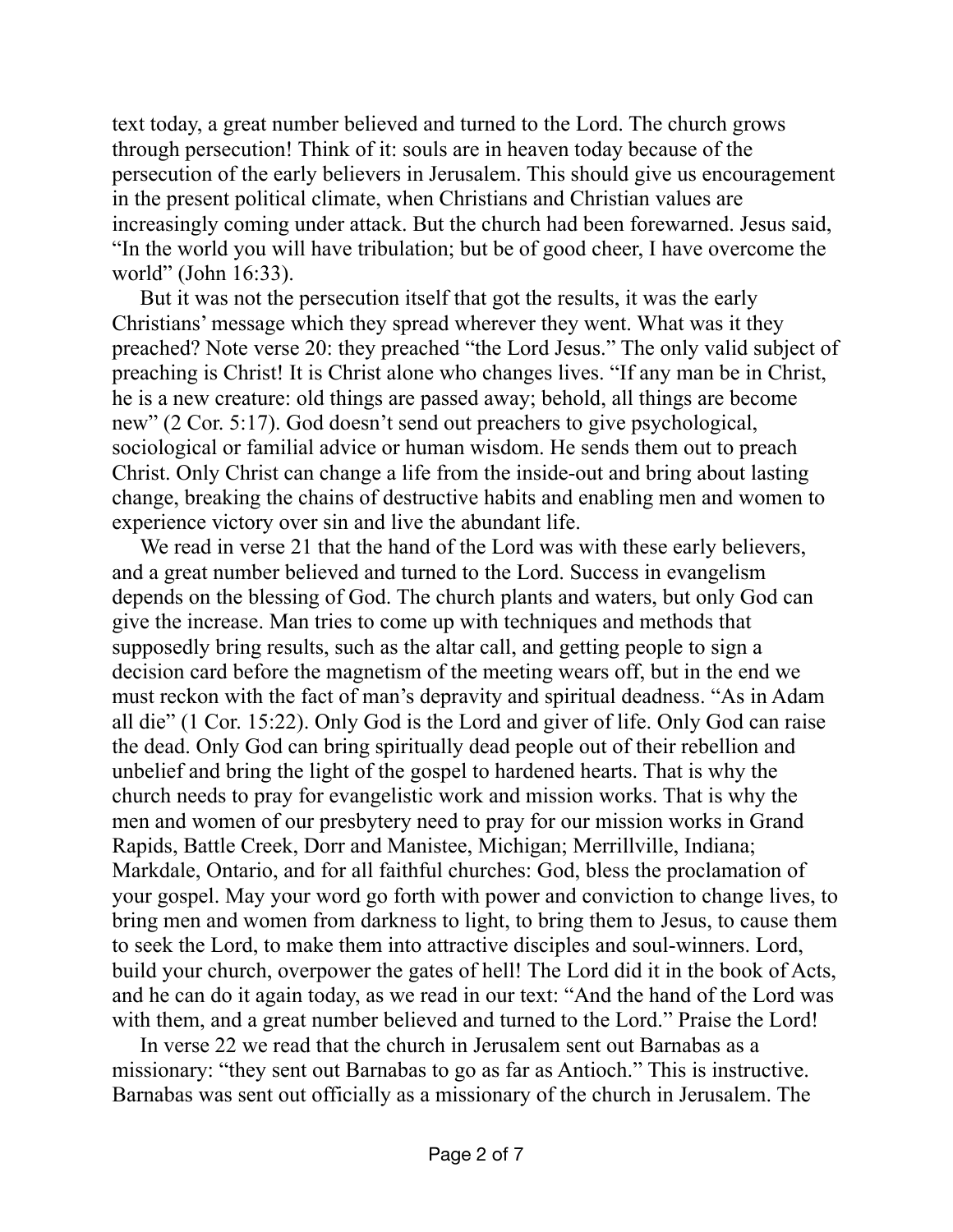church there examined him and concluded that he possessed the requisite character and understanding. When they sent him out ( $\epsilon \xi \alpha \pi \epsilon \sigma \tau \epsilon \alpha \alpha v$ , the same verb as in Gal. 4:4, "when the fullness of the time had come, God *sent forth* His Son"). Just as the Father saw a need to send his Christ, so the church in Jerusalem saw a need to send one of their own, Barnabas, to help out with the work in Antioch. So they sent him out as a missionary. This is the Barnabas who will become the apostle Paul's travel companion. The text goes on to say that "when he came and had seen the grace of God, he was glad, and encouraged them all that with purpose of heart they should continue with the Lord." God is not satisfied with our merely going through the motions of worship and service. He wants us to purpose in our hearts full devotion to the Lord. I think of young Daniel, taken captive from Jerusalem to Babylon, who wanted to remain true the Lord in a hostile environment. "Daniel purposed in his heart that he would not defile himself with the portion of the king's delicacies, nor with the wine which he drank; therefore he requested of the chief of the eunuchs that he might not defile himself" (Dan. 1:8). Daniel's obedience and faithfulness to God began in his heart: he "purposed in his heart."

So it was with Barnabas. He realized that true obedience begins in a regenerate heart. So he encouraged the new Christians in Antioch "that *with purpose of heart* they should continue with the Lord." Continuance is the evidence of grace. We read in John 8 what Jesus said to the Jews who professed to believe in him: "If ye *continue* in my word, then are ye my disciples indeed" (John 8:31).

So Barnabas came from Jerusalem to a new field—Antioch—and saw the grace of God there. "When he came and had seen the grace of God, he was glad." How had Barnabas "seen" the grace of God? Obviously not directly but reflected in the lives it touched. The gospel was having an effect. It was going out to save sinners —to totally transform them from the inside out. Here is the fruit of the gospel: continuance in the faith. Barnabas "saw" the grace of God and rejoiced. So today the church should rejoice in the grace of God, not in dazzling human performances. Christians get excited about moving music, talented performers, powerful speakers. The purpose of worship is to *meet with* the living Christ, not to be moved by men. The purpose of worship music is not to wow a crowd but to communicate God's truth, not to draw attention to a performer but to draw attention to Christ. The purpose of a worship service is not to have the participants say, "That was really great!" but to say, "Hallelujah, what a Savior!"

As a godly man and missionary sent out by the church, Barnabas was the kind of person that God's people ought to listen to. What was Barnabas telling the people? He "encouraged them all that with purpose of heart they should continue with the Lord"—not merely that they should continue with the Lord, but that they should do it "with purpose of heart." Christian, you and I ought to serve the Lord purposely. The dictionary defines *purpose* as "the reason for which something is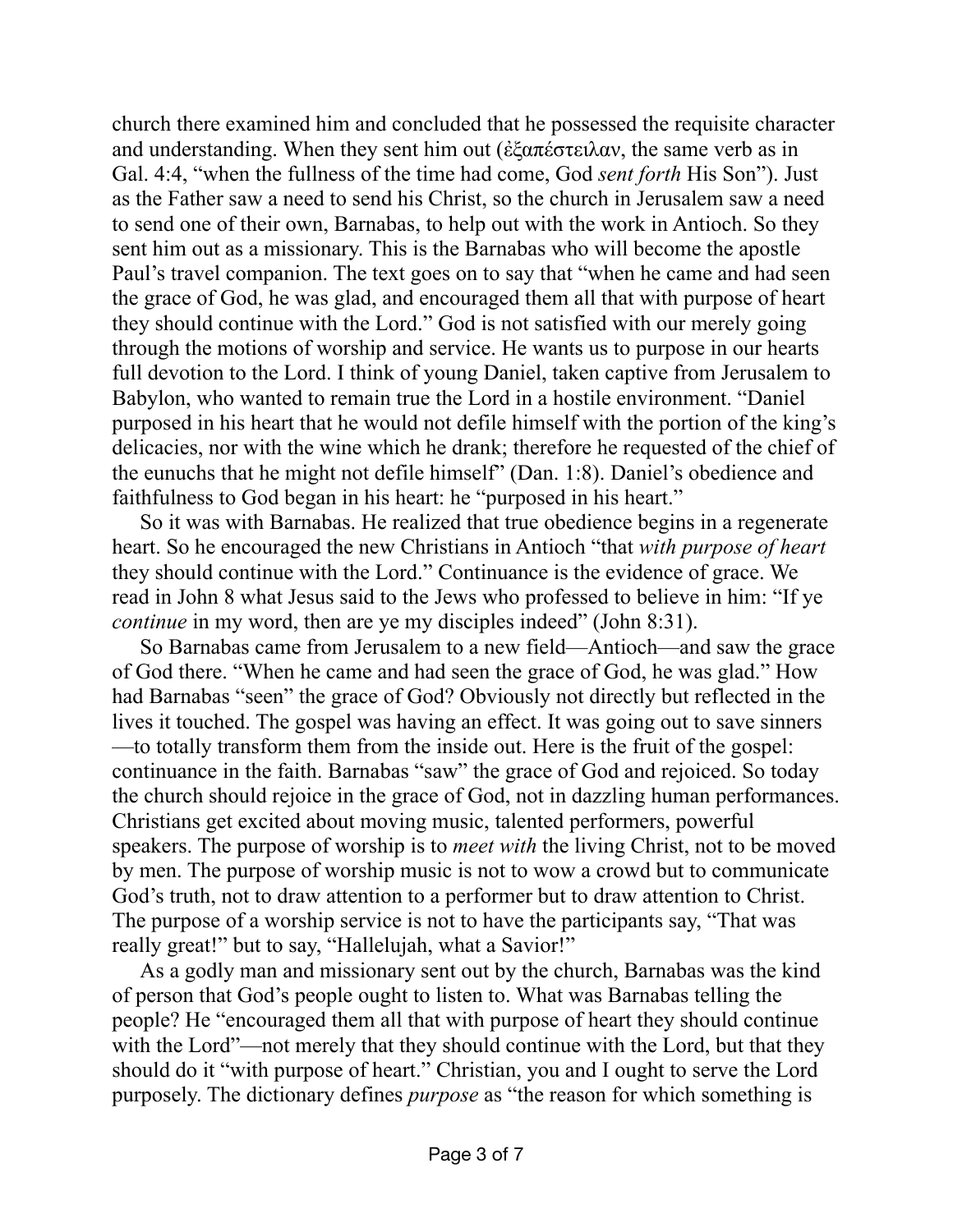done or for which something exists." What is your purpose in life? Some young people seem to live for nothing more than playing computer games. I read the tragic story of a couple who played computer games for hours on end and were so focused on their screens that they neglected their infant daughter for not just hours but days. The infant daughter died in her crib but her parents didn't know it. She died of malnutrition while they were raising a virtual child in an online game![2](#page-3-0)

<span id="page-3-1"></span>Christian, your life-purpose ought to be greater than merely playing computer games! It ought to be something like that of the apostle Paul, who wrote, "for to me, to live is Christ" (Phil. 1:21). The apostle Paul was single-minded; wherever he went, he preached Christ. But we don't have to be preachers to have that singlemindedness. All of us—preachers and people alike—ought to be single-minded in our pursuit of God and our desire to serve him. Scripture tells us that whether we eat, or drink, or *whatsoever* we do, we are to do it all to the glory of God (1 Cor. 10:31). Yes, God requires each of us to be *that* single-minded! To do less is to be an idolater, to worship and serve another master than Jesus Christ. Barnabas's advice was spot-on: that believers should continue with the Lord "with purpose of heart." Every word here is important. To "continue with the Lord" (προσµένειν) means to continue *uninterruptedly*, every moment of every day. Following Christ is a 24/7 proposition, not just one day out of seven, not just when it's convenient. The demands of discipleship are comprehensive and total.

Norma and I have been reading through 2 Chronicles in our daily reading. Out of all the kings of Israel and Judah, most of them were spiritual washouts, doing evil in the sight of the Lord. Only seven of the kings were good kings, but even some of them turned bad.

Take Joash. Joash did what was right in the sight of the Lord all the days of Jehoiada the priest. He raised the funds to repair the house of the Lord. This was formally a good thing, a good work, though not from the heart, as we will learn. But after the death of his mentor Jehoiada, tragically, Joash left the house of the Lord God of his fathers and served wooden images and idols. Wrath came upon Judah and Jerusalem because of this. Moreover, God sent prophets to bring the covenant people back to the Lord, but the people wouldn't listen. All Joash's commendable service was not done out of a renewed heart that sought only the glory of God, so it didn't pass the muster of Scripture. Joash refused to listen to God's prophets; in the language of the Bible, he would not "give ear" to them. He did not have a renewed heart, or spiritual sight or hearing. He was not born again, and very likely he is in hellfire now for eternity.

Or take Amaziah. Scripture records that he did what was right in the eyes of the Lord. Early in his reign he executed the men who murdered his father, but he did

<span id="page-3-0"></span>https://edition.cnn.com/2010/WORLD/asiapcf/04/01/korea.parents.starved.baby/index.html [2](#page-3-1)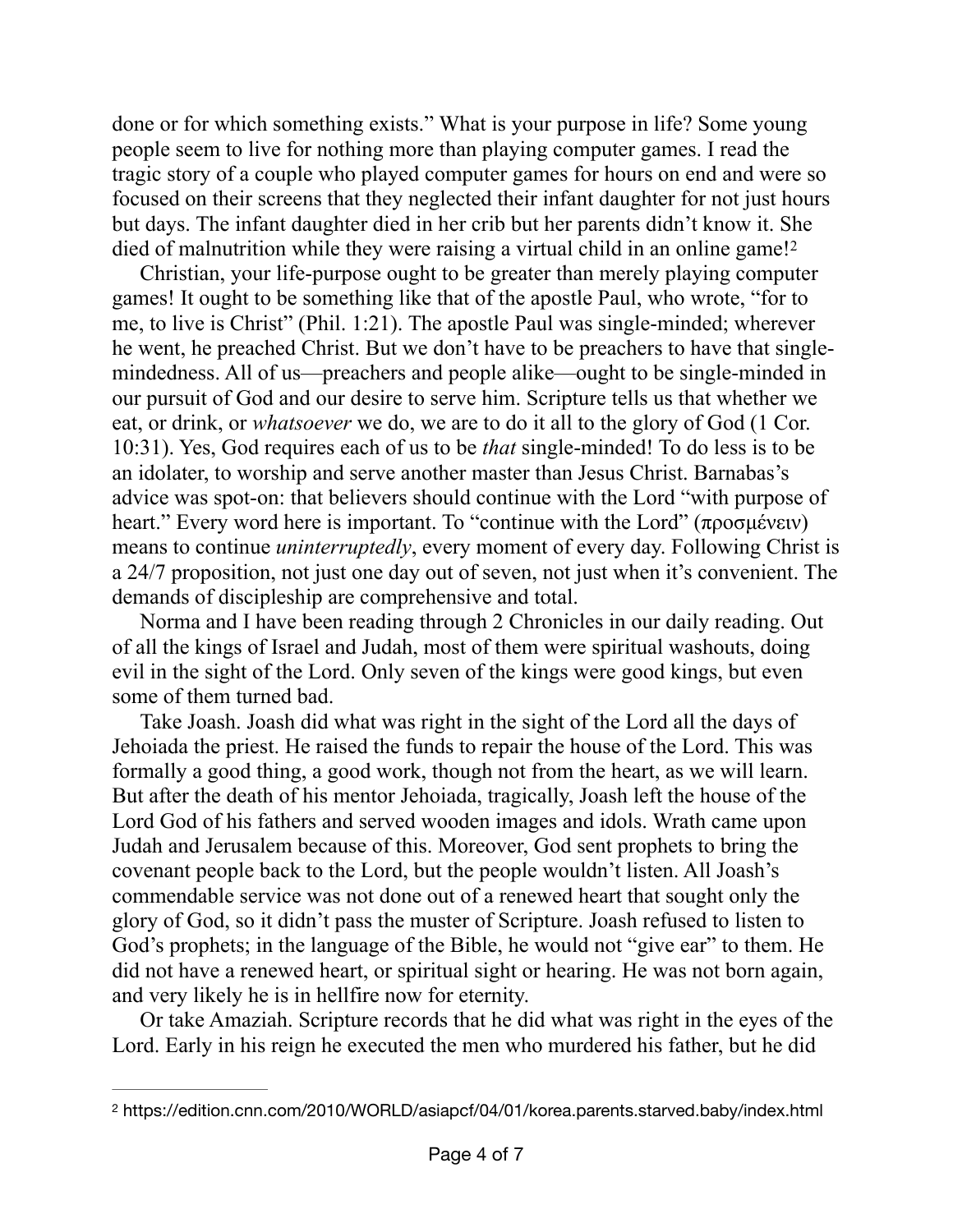not execute their children but spared them, following Scripture that specifies that children should not die for the sins of their fathers. This self-restraint and desire to obey Scripture was commendable. Later, he decided to augment his army by hiring 100,000 troops from Israel at great cost—one hundred talents of silver. But a prophet of God came to him and warned him not to go out to battle with covenant breakers, for God would not be with him. Amaziah said, "What about the hundred talents of silver I just spent?" The prophet said, "Obey, and God will make it up to you." Amaziah listened to the prophet. This was commendable; it was formally a good work, though again not from the heart, as subsequent events prove. For later on, after he had defeated the Edomites, he did the stupidest thing: he set up the Edomites' gods, took them as his gods, bowed down before them and offered incense to them. He took as his own the gods of a conquered people! God brought another prophet who said to him, "Why have you sought the gods of the people, which could not even rescue their own people from your hand?" A good question! The story of Amaziah demonstrates that worshiping idols is insanity. Amaziah began well—he did what was right in the eyes of the Lord—but he ended badly, as an idolator, as Solomon had done before him.

As Norma and I have been reading 2 Chronicles we have been impressed at the number of references to the heart. The heart is a very important theme in 1 and 2 Chronicles, being mentioned some 58 times in all in these two books. One reads about God's servants who walk before him with all their *heart*; people returning to God with all their *heart* and all their soul; those who set their *hearts* to seek the Lord God of Israel; a king who did evil, because he did not prepare his *heart* to seek the Lord; the Lord showing himself strong on behalf of those whose *heart* is perfect toward him; another king who prepared his *heart* to seek God; another king who encouraged his people to obey in the fear of the Lord, faithfully, and with a perfect *heart*. When King Hezekiah invited all Israel to observe a great Passover, it is noted that the hand of God gave them *one heart* to do the commandment of the king and the princes. And on and on it goes. This is a big theme in the books of the Chronicles.

There are three references to the heart in our Old Testament reading today, 2 Chronicles 15. At the time of King Asa there was a Spirit-sent revival of true religion. God worked in the hearts of his people so that they entered into a covenant to seek the Lord God of their fathers with all their *heart* and with all their soul. The congregation took an oath of faithfulness to the Lord. It was a time of great rejoicing, for the people had sworn with all their *heart*, and sought him with their whole desire; and he was found of them. Oh, that God might so bless us his church today—that we might truly seek him and find him! But there's more: "the Lord gave them rest round about"—a time of peace and prosperity, rest from their enemies. Obedience brings blessing!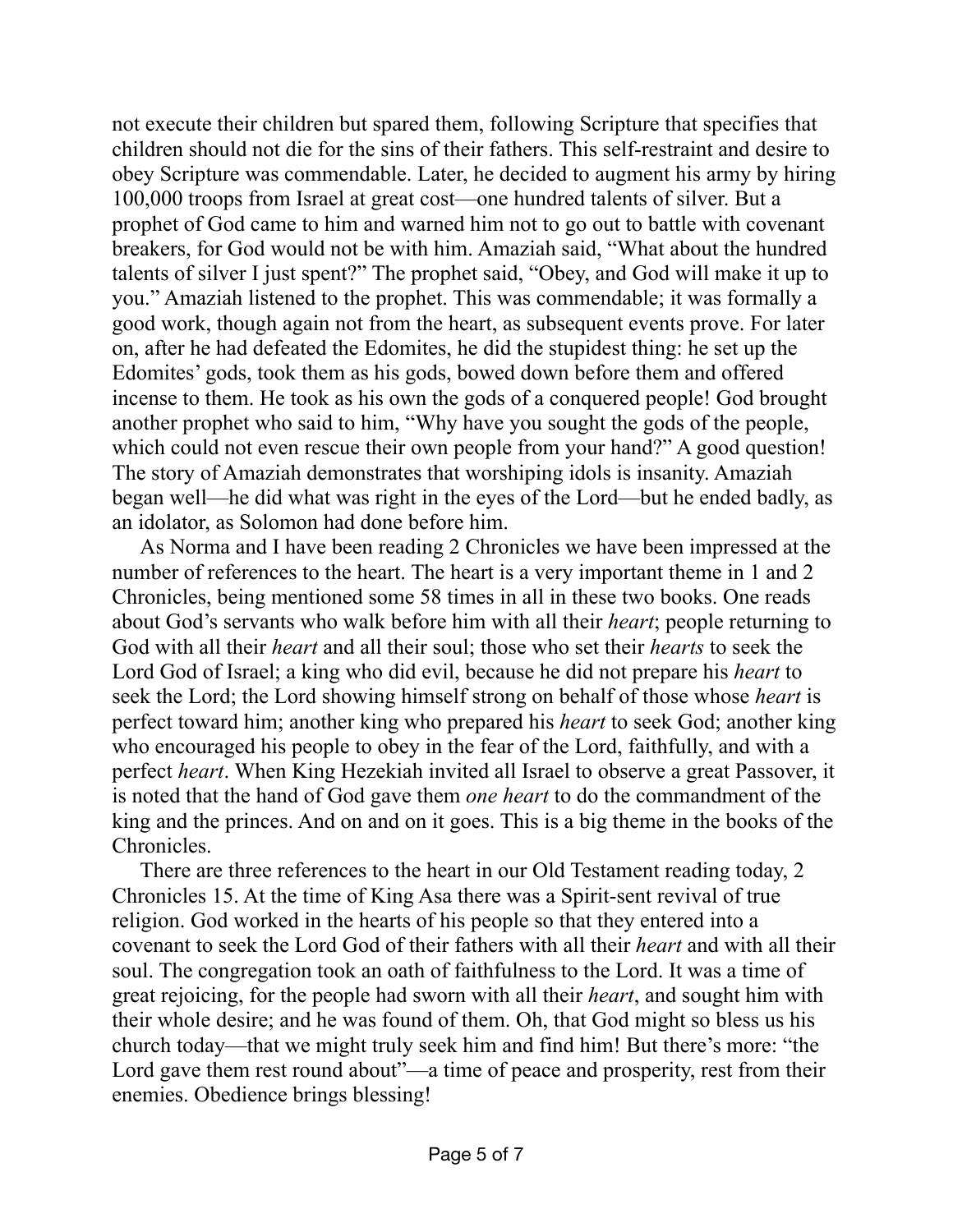Isn't it apparent that God is interested in the heart, in our heartfelt obedience? That only heartfelt obedience pleases him? That he is displeased by half-hearted obedience?

What about you? Be honest now, is it your aim to serve God every moment of every day with purpose of heart? If not, why not? Do you not love him? Do you not trust him with your life? Are you too busy, too distracted? Do you consider something else more important than God—your pleasure, your security, your work, your family? If so, then be advised that anything more important to you than God is your god—an idol. According to the Bible, you're an idolater. If you are consistently an idolater, then you are not a Christian. You might be pretending to be one, but you are really not a follower of Christ.

This is an important matter! Take stock of your own life. If something else is more important to you than God, then that is idolatry. It needs to be confessed and forsaken. You need to cry out to God for his grace and mercy. You do not have to continue down the wrong path. Forsake your sin and ask for grace to continue with the Lord with full purpose of heart!

We read in 1 Chronicles 17 that "the heart of Asa was perfect all his days." The word for "perfect" is םֵלָשׁ, an adjective related to the word לוֹםָשׁ, peace— "completeness, soundness, welfare, peace." Oh, how our fragmented society needs God's peace! We were told that once we had a black president, once it had been proven that a black man could attain the office of the presidency, there would be less racial strife in our society. But today, five years later, the U.S. is more racially polarized than at any time in our history. Oh, how we need the peace of God that passes all understanding to heal our broken land! This kind of peace comes only as a gift from God. May our obedience—as Asa's—be with a perfect heart, a heart transformed by the gospel. Only when the members of a congregation live according to the gospel will it experience "the peace of God that passes all understanding."

We read in Acts 11:26 that "for a whole year they *assembled* with the church and taught a great many people." The fundamental thing that the church does is to "assemble together" (συναχθῆναι; cf 1 Chron. 15:9–10). This it does at the command of Christ, and when it closes down public worship at the command of anyone else, it dethrones Christ and deprives him of his rightful kingly authority, unlawfully transferring that authority to someone else. That is idolatry ecclesiastical idolatry which ought to be repented of. The church must always enthrone Christ and reject all usurpers. Jesus Christ is the only king and head of his church, ruling it by his word and Spirit. As Christ's kingdom, the Lord Jesus Christ exercises exclusive sovereignty within its bounds. When a governor usurps power that belongs exclusively to Christ, he or she is to be vigorously resisted. The church's main duty is to *gather*—to gather for worship on the Christian Sabbath at